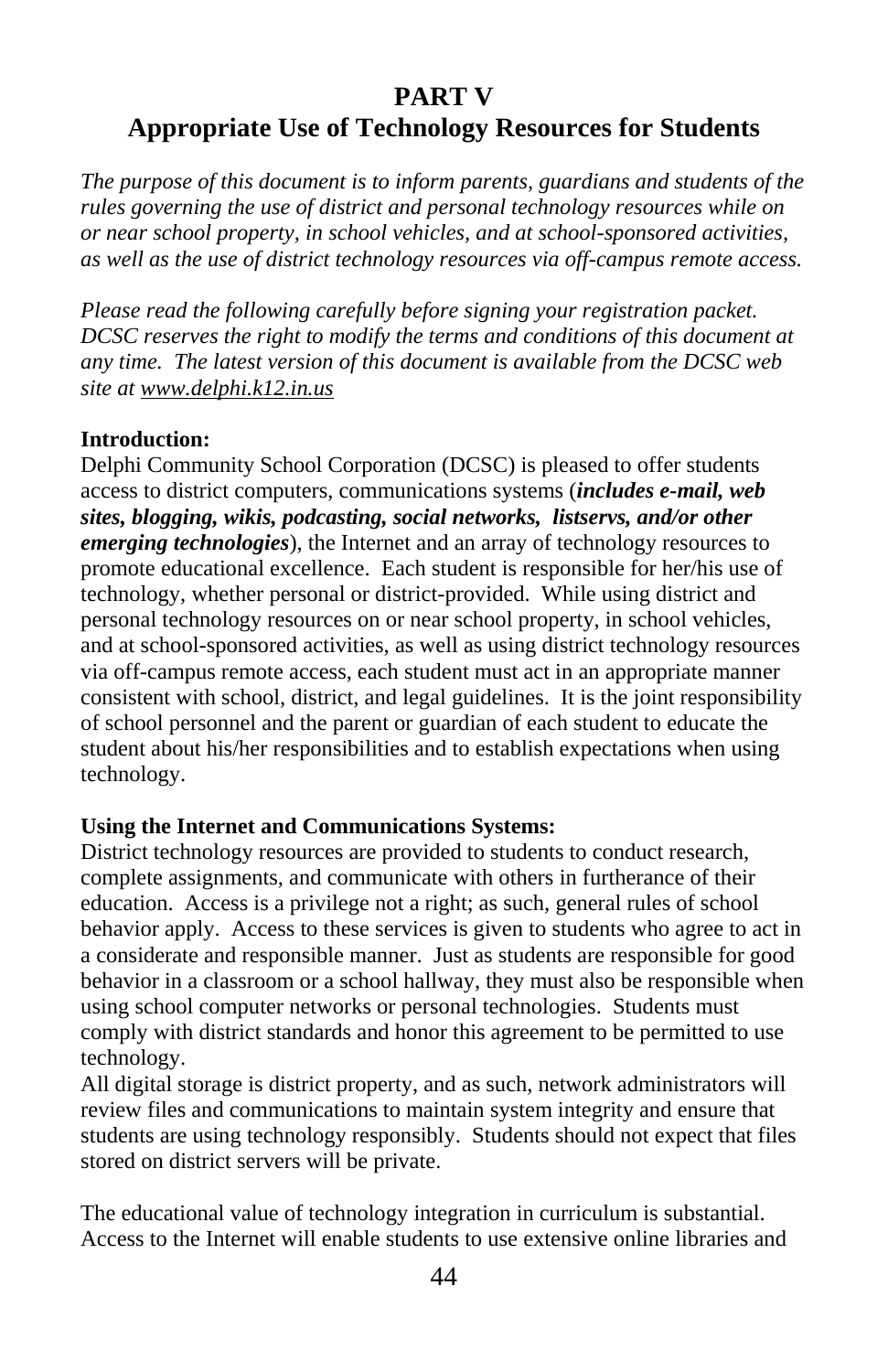databases. Families should be warned that some material accessible via the Internet might contain items that are illegal, defamatory, inaccurate, profane, sexually oriented or potentially offensive to some people. While the intent is to make Internet access available to further educational goals and objectives, students may find ways to access these other materials as well. DCSC does not condone or permit the use of this material and uses content filtering software (LightSpeed) to protect students to the fullest extent possible. Parents and guardians must be aware that content filtering tools are not completely fail-safe and while at school, direct supervision by school personnel of each student using a computer is desired, but not always possible. Students are expected to use technology resources in a manner consistent with the rules below and will be held responsible for their intentional misuse. DCSC believes that the benefits of student access to the Internet in the form of information resources and opportunities for collaboration exceed any disadvantages. Ultimately, parents and/or guardians are responsible for setting and conveying the standard that their children should follow when using technology. If a student accidentally access inappropriate material, they should back out of the information at once and notify the supervising adult.

### **Proper and Acceptable Use of All Technology Resources:**

All district technology resources, including but not limited to district computers, communications systems, and the Internet, must be used in support of education and academic research and must be used in a manner consistent with the educational mission and objectives of DCSC.

### **Activities that are permitted and encouraged include:**

- school work:
- original creation and presentation of academic work;
- research on topics being studies in school;
- research for opportunities outside of school related to community service, employment, or further education

### **Activities that are NOT permitted include:**

- plagiarism or representing the work of others as one's own;
- using obscene language; harassing, insulting, ostracizing, or intimidating others;
- representing Copyright, Registered, and or Trademark materials as one's own work
- searching, viewing, communicating, publishing, downloading, storing, or retrieving materials that are not related to school work, community service, employment, or further education (thus, searching inappropriate materials is not permitted);
- damaging or modifying computers or networks;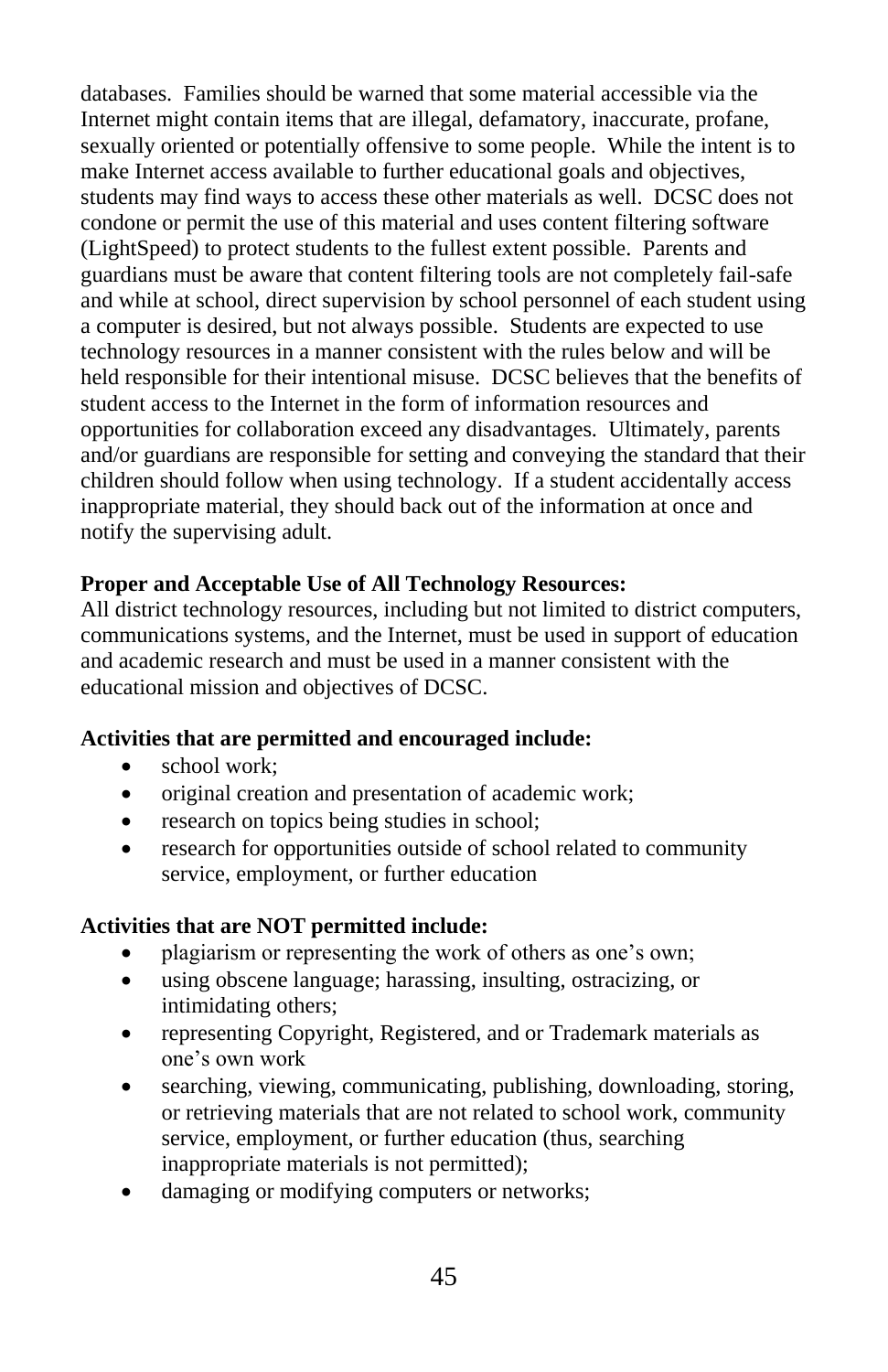- intentional or neglectful transmission of viruses or other destructive computer files; hacking into district or external computers; intentionally bypassing district filters;
- use of USB, bootable CDs, or other devices to alter the function of a computer or a network;
- subscription to any online services or ordering of any goods or services;
- use of personal e-mail accounts, non district-provided e-mail accounts, on the district network;
- online sharing of any student's or staff member's name, home address, phone number, or other personal information;
- non-educational uses such as games, role-playing multi-user environments, gambling, junk mail, chain mail, jokes or raffles;
- participating in online chat rooms or using instant messaging, unless specifically assigned by a teacher;
- use of district resources for commercial purposes, personal financial game, or fraud;
- any activity that violates a school rule or a local, state, or federal law.

Students are expected to report harassment, threats, hate-speech, and inappropriate content to a teacher or administrator. If a student has any questions about whether a specific activity is permitted, he or she should ask a teacher or administrator.

## **Privacy and Security:**

Students must use district technologies responsibly and in a secure manner. They must not share their logins, passwords, or access with others.

## **Online Assessments:**

Student assessments may be conducted using technologies such as the Internet or audience response systems. Normally, students will use these technologies as part of their instructional day. Privacy and security, as defined above, along with confidentiality of assessment responses, are expected.

# **Vandalism:**

Any intentional act by a student that damages district technology hardware, software, operating systems, or data will be considered vandalism and will be subject to school rules and disciplinary procedures. Any intentional act that requires a person's time to repair, replace, or perform corrective work on district technologies or data is also considered vandalism and subject to repair costs listed in the table below.

|                                | Screen      | Kevboard   | harger |
|--------------------------------|-------------|------------|--------|
| 1 <sup>st</sup> Offense        | ሶጎሩ<br>ل⊾∠ك | ل 1 ف      | \$30   |
| $\overline{\text{of}}$ Offense | \$100       | ـ مص<br>കാ | S4C    |

# **Technology Support Procedures:**